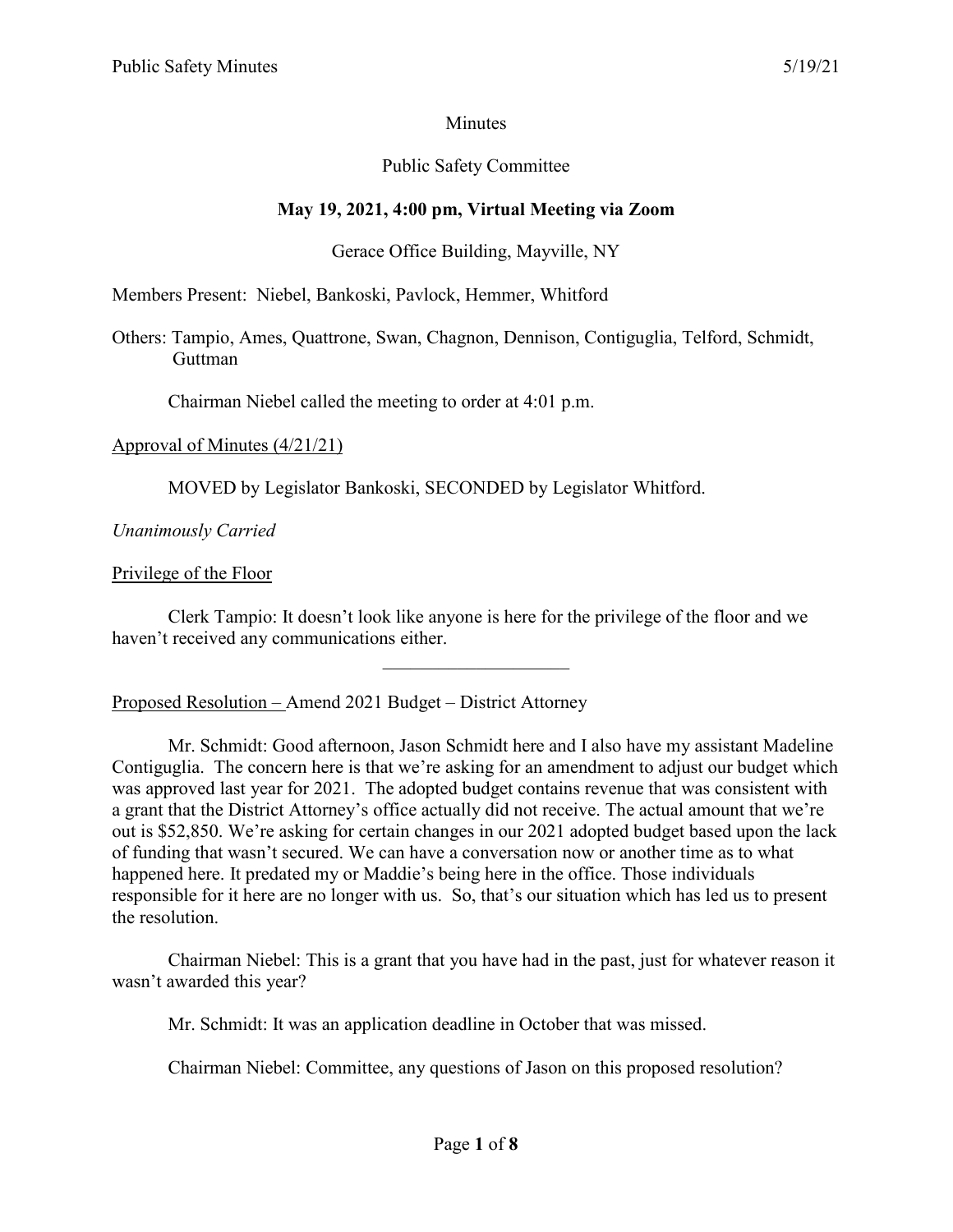Legislator Hemmer: Are you taking a pay cut?

Chairman Niebel: It doesn't sound like it might have been his fault. It's just one of those things that happened. It's unfortunate because this was a nice grant. It provided for assistance to women who were victims of violent crime, as I recall.

Mr. Schmidt: That is correct and paid for partial salary to an Assistant District Attorney and paid for other resources here in the DA's office. We made some adjustments on our side to deal with that lack of revenue. We actually got rid of couple of the attorney's in the office because we recognize that the courts were closed and we could survive that way. We do anticipate that there will be another conversation to show how we tried to take steps to mitigate those losses. Also I need to mention that Sheriff Quattrone was very helpful to us because part of that funding goes to the Sheriff's office in order to pay for the salary of an investigator who then provides services and is assigned to the District Attorney's office. Sheriff Quattrone was kind enough to keep that person on payroll for as long as he could tolerate and we are making arrangements with the Sheriff to recapture that employee under our payroll but we do appreciate what the Sheriff has done to assist us through this difficult time.

Legislator Bankoski: That Sheriff, he's a pretty nice guy, ain't he?

Mr. Schmidt: He's o.k.

Chairman Niebel: I'm glad that you guys are working together. This is pretty important subject, violence against women so whatever you guys can do to work together to make things happen as far as this particular subject is concerned, is good.

Mrs. Dennison: I just want to make a comment to follow-up on what DA Schmidt said is that there is a budget is 2021 in the District Attorney and also a portion in the Sheriff's organization associated with this grant. So this resolution just adjusts the revenues and expenditures in the DA's office. *(Cross talk)* Sheriff's office and they will be preparing second resolution to amend the budget so the portion *(cross talk)…….*

Chairman Niebel: Kathleen, so this just addresses the District Attorney portion?

Mrs. Dennison: Correct.

Chairman Niebel: Any further questions? All those in favor?

*Unanimously Carried*

Proposed Resolution – Authorize Execution of New York State Office of Homeland Security and Emergency Services Grant for Explosive Detection Canine Team FY19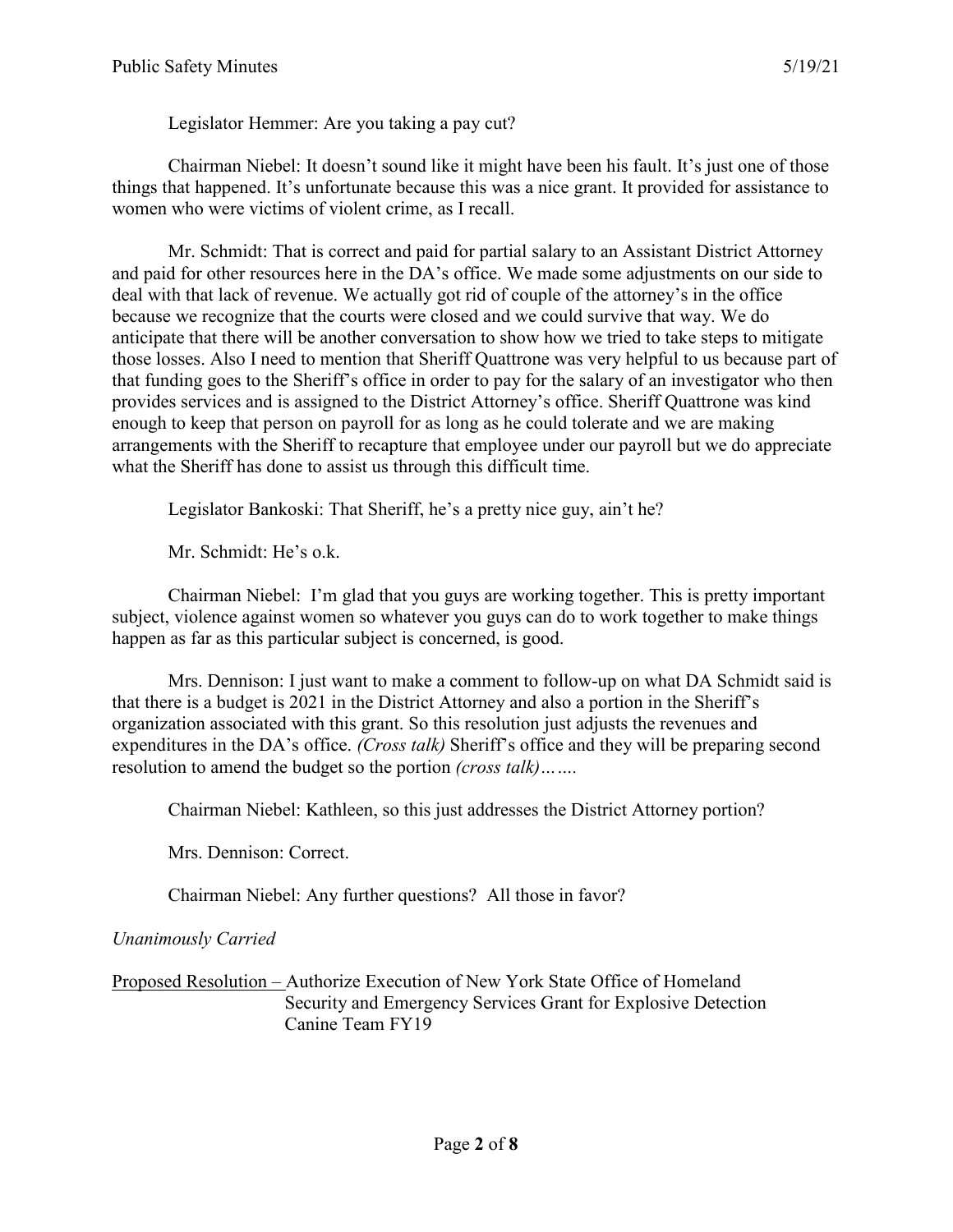Sheriff Quattrone: This is a grant *(inaudible)* to help cover supplies *(inaudible)* for \$15,000 and we're looking to amend the budget in the appropriation account, Sheriff grants, \$15,000 and also increase the revenue from Federal aid.

Chairman Niebel: O.k., and Jim, this grant goes from April 1, 2021 to August 31, 2022?

Sheriff Quattrone: That is correct.

Chairman Niebel: Any questions of Jim on this resolution?

Legislator Hemmer: I assume this is a small portion of the cost of the K-9 unit. This is not the whole cost of it.

Sheriff Quattrone: No, it is not. *(Inaudible)*

Chairman Niebel: John, are you all set on that?

Legislator Hemmer: Yes.

Chairman Niebel: Committee, any further questions?

*Unanimously Carried*

### Proposed Resolution – Authorize Execution of New York State Office of Homeland Security and Emergency Services Grant for Bomb Squad Initiative Program FY19

Sheriff Quattrone: This is another Homeland Security grant for the bomb squad initiatives. If Jennifer will help me explain to you the finances of this. It's a grant that I don't believe that we got last year *(inaudible)* so we're asking for an increase in our appropriation of \$72,500 and an increase in revenue of \$72,500. I should have added, the last grant *(inaudible)* no local funding.

Chairman Niebel: Any questions of Jim on this? The grant period is actually from April 1, 2021 to August 31, 2022, roughly 16 months. Eight months, more or less, would apply to 2021, 8 months to 2022. Just a question for either you or Jennifer or Kathleen, why are we accounting for \$72,500 which is about 90% of this grant, why are we accounting for that in 2021? I mean, it seems like an awful high percentage.

Mrs. Swan: If I could explain that, those monies are primarily going to be for supplies and equipment. Typically with these funds we do tend to get back fill and there really isn't any back fill on this particular grant in this funding year. The only reason we're holding over the additional \$2,500 that we accept the full grant amount is the fact that we won't be needing that until next year due to the fact that the last funding *(inaudible)* grant is still in place and we can utilize the rest of that and we will not need that last \$2,500 of this new grant until 2022.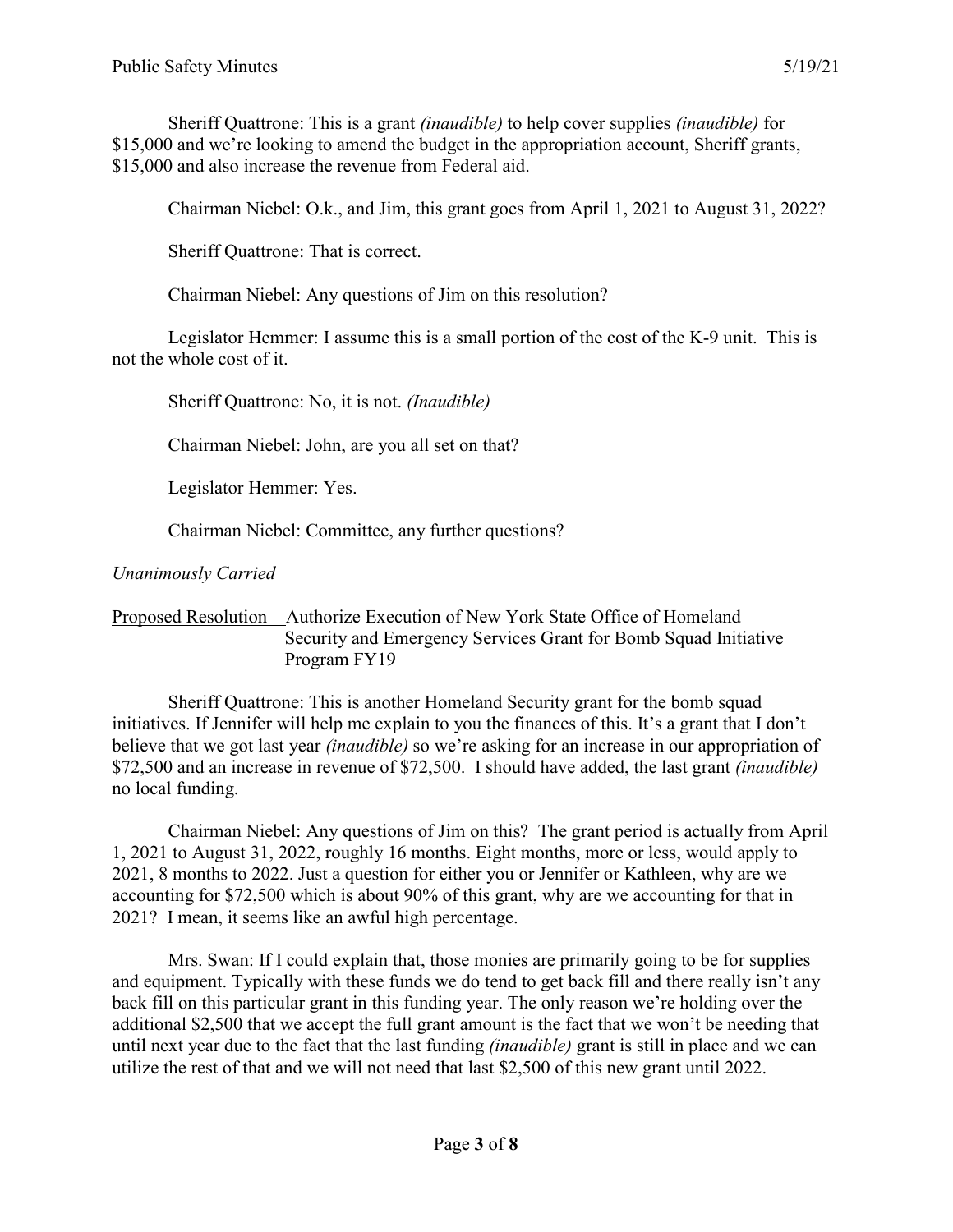Chairman Niebel: So mostly it's for, what did you say, supplies and equipment?

Mrs. Swan: Yes.

Chairman Niebel: You are going to buy those this year in 2021 as opposed to next year in 2022?

Mrs. Swan: Correct.

Chairman Niebel: As least the majority of them.

Mrs. Swan: Yes.

Chairman Niebel: Any questions?

*Unanimously Carried*

Proposed Resolution – Amend 2021 Budget for Office of the Sheriff

Sheriff Quattrone: This is to amend our equipment budget by \$10,395 and increase the revenue account with the same amount which is fines and forfeitures and this is to purchase *(inaudible)* for the guys *(inaudible)….*

Chairman Niebel: Jim, I didn't hear that, to purchase what?

Sheriff Quattrone: To purchase some ballistic vests for the deputies. There is a *(inaudible),* they expire after 5 years on the *(inaudible)* and ours are about 10 years old.

Chairman Niebel: Kevlar vests?

Sheriff Quattrone: Correct.

Chairman Niebel: O.k., committee, any questions of Jim or Jen on this one?

Mrs. Dennison: I just noticed a small typo in the resolution. The increase revenue account, it says, A.3110.----R262, there should be a period between the dashes and the "R", so I apologize for missing that earlier but if the legislative staff could add that, that would be terrific.

Chairman Niebel: Kathleen, I think we can treat it as a typo not as a –

Mrs. Dennison: I hope so.

Chairman Niebel: Any questions? I do have a question. Jim, on these ballistic vests, I don't think and I'd have to go back to the 2021 budget, but I don't think that we budgeted anything for equipment this past year for you guys, did we, in this account 3110?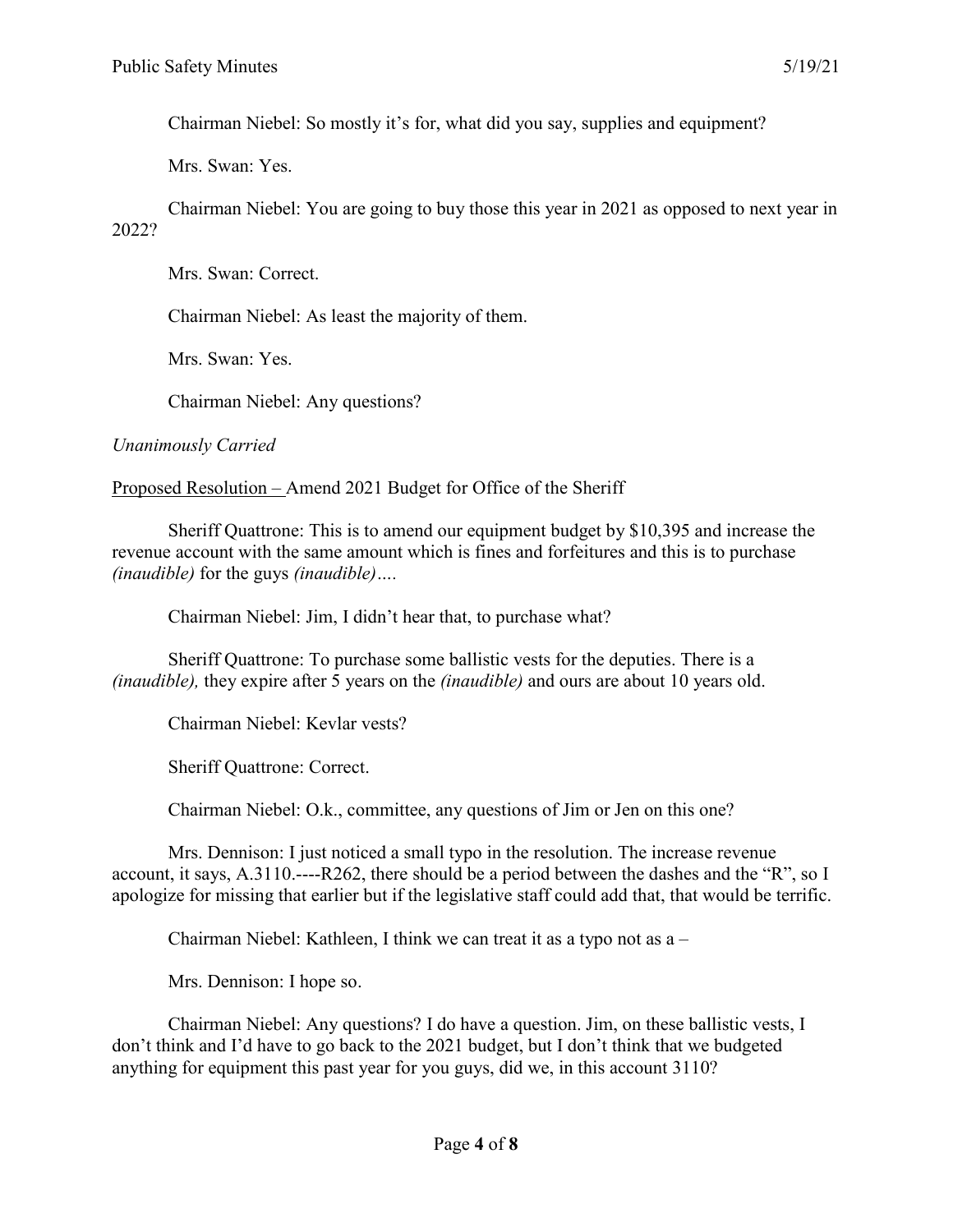Mrs. Swan: No we did not.

Chairman Niebel: Jen, I guess the only question I have is, as far as increasing the revenue account, fines and forfeitures, I believe that we might have had something like \$20,000 budgeted for this year. Kathleen, you and Jen could check that but if in fact we had \$20,000 budgeted and we increase it by \$10,000 that is a 50% increase. Look, this is yours and Jen's budget so I'm going to defer to you guys because you know more about the budget than I do but, we're talking about a 50% increase in fines and forfeitures. Are we reasonably confident that we'll make that?

Mrs. Swan: Yes, Mr. Chairman if I could speak to that. That particular revenue line is only used for reimbursement that we get from our other account, asset forfeiture and there are certain monthly charges that we reimburse ourselves for through that asset forfeiture account. That's what that \$20,000 accounts for, is the typical annual operation estimate. This \$10,395 is in additional to that. It's a onetime cost, it's a onetime purchase in this case so that's why we decided to increase that revenue line to increase the expense line and kind of flush that out because we assume the \$20,000 will be spoken for.

Chairman Niebel: The only reason I ask is because I think the last year that looked at this was 2019, we had a little less than \$20,000 that we received that year. So this is a significant increase but you think we'll hit \$30,000 in fines and forfeitures?

Mrs. Swan: Yes. Over the course of a typical year, \$20,000 is about average. That's about the correct amount.

## Chairman Niebel: Understood.

Mrs. Swan: So since the additional \$10,395 will be for this one sole purchase, it will be in and done in one transaction.

Mrs. Dennison: If I could just add to what Jennifer is saying is that, and she's indicating that, the accounting for this item is kind of different. The Sheriff has seized assets account with cash in it which far exceeds the proposed \$30,000 budget. It kind of works like a trust account and so that money is in its own bank account and when the Sheriff buys *(inaudible)* authorize purchase from that fund, as Jennifer indicated, on the books they kind of reimburse themselves so they have to spend the money and then we put the revenue into their account. *(Inaudible)* revenue is a withdrawal from the existing asset forfeiture account. So that revenue, it corresponds to exactly what they spend. It's not money that they have to actually go out and earn. They've already earned it, it's in the asset forfeiture account, it's just a way of transferring it from that trust account onto the revenue in their current year accounting to cover any expenditures they make from that account.

Chairman Niebel: O.k., so it's more or less a trust account and quite frankly, I'll trust you guys. No problem. Committee, any other questions of Jen or Kathleen?

#### *Unanimously Carried*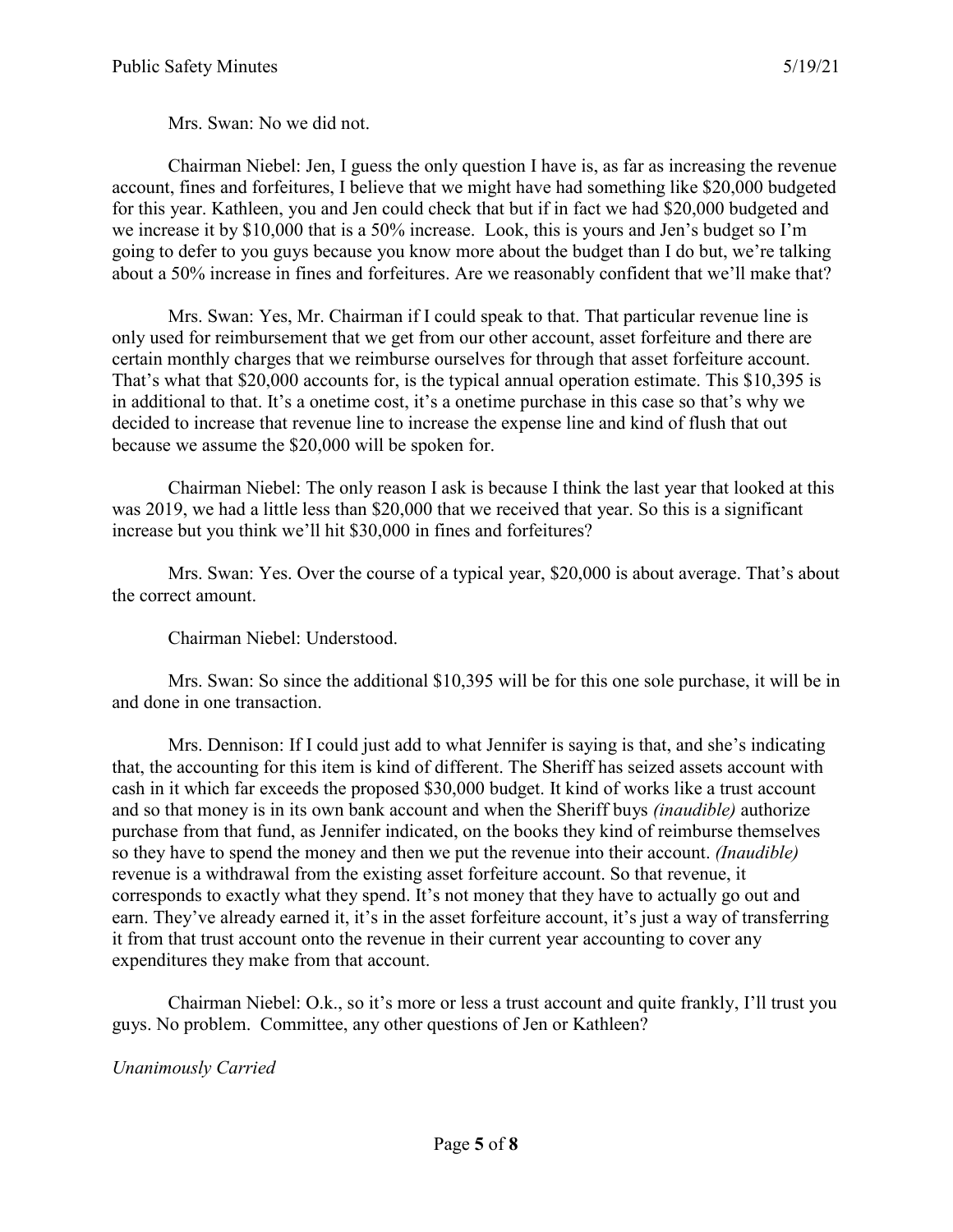### Proposed Resolution – Authorize Agreement with Chautauqua-Cattaraugus Erie II BOCES for Culinary Arts Instruction

Chairman Niebel: This is one that we have every year.

Sheriff Quattrone: That's correct. We've had this for several years. With our new *(inaudible)* they are implementing a more robust program to help train some of our inmates so when they get out hopefully they can find employment. *(Inaudible)* that's our goal but as the resolution states, BOCES has been there and have administered various education programs *(inaudible)*.

Chairman Niebel: Sounds like a good program. Any questions?

Legislator Hemmer: That will be good for all the restaurants that are searching for help right now.

Chairman Niebel: Exactly. Those in favor?

# *Unanimously Carried*

Proposed Resolution – Authorize Agreement with Silver Creek Central School District for School Resource Officer

Sheriff Quattrone: This is a renewal of the SRO program up at Silver Creek School *(inaudible)*. We have increased the rate to come closer to covering the costs of the program.

Chairman Niebel: I know what the cost was or what the resolution was last year. This is an increase so I assume we're covering all of our costs this year. Good for you guys and I'm glad that you were able to work out an agreement with Silver Creek. Any questions?

Legislator Bankoski: Is the officer going to be the same that was there?

Sheriff Quattrone: Yes, it will still be Deputy Wes Johnson will be staying there.

Legislator Bankoski: I do a lot of refereeing and stuff like that so I'm down there quite often and he really does a real nice job.

Sheriff Quattrone: He has an absolutely wonderful relationship with the school, *(inaudible),* and students. He's an ideal SRO and one *(inaudible)* for all the work he does there.

Chairman Niebel: Bob, he is there to protect you when you blow a call.

Legislator Bankoski: I don't make any mistakes.

Chairman Niebel: There you go. Any further questions on this one?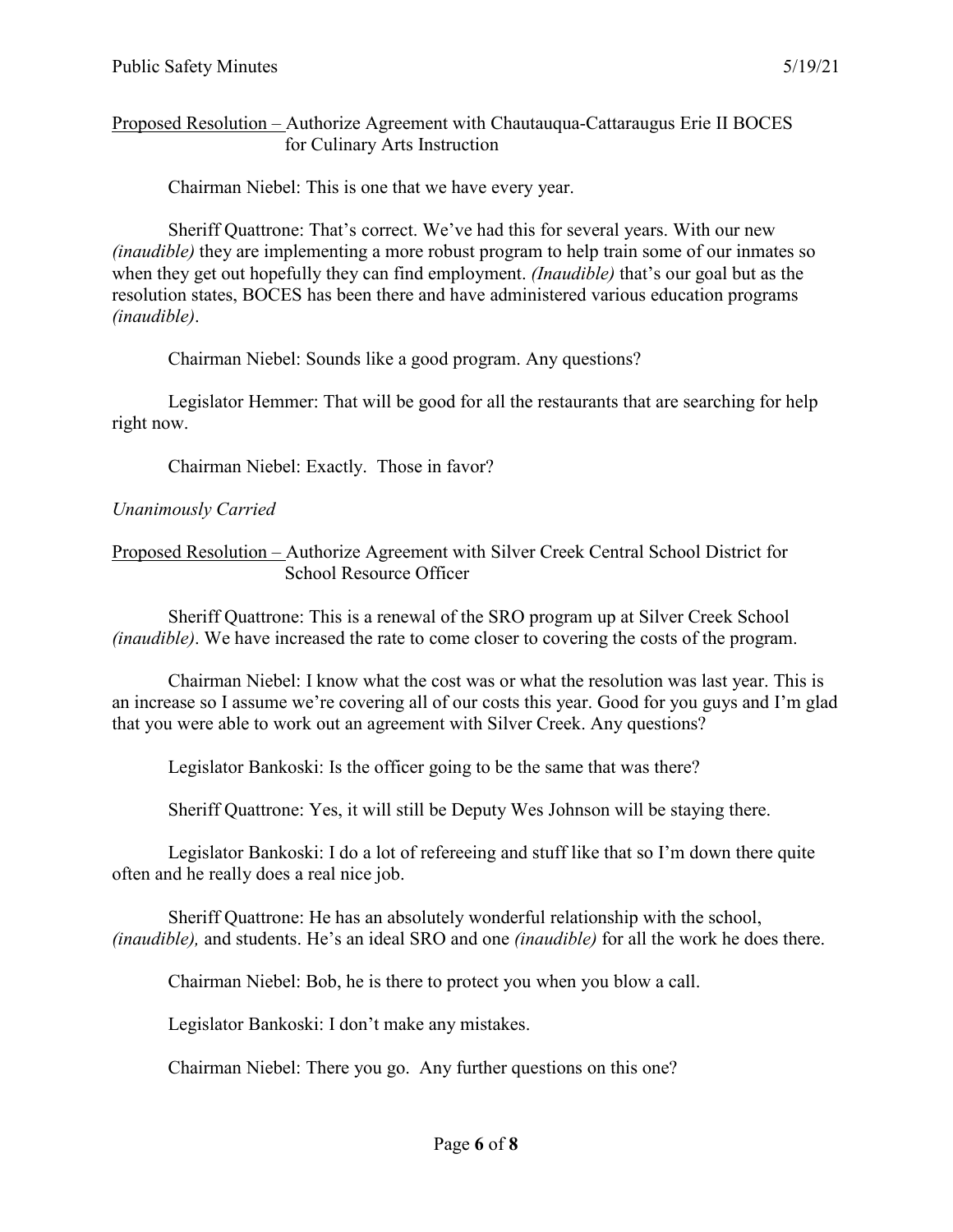### *Unanimously Carried*

#### Proposed Resolution - Authorize Agreement with Town of Hanover for Enhanced Police Protection Services FY21

Sheriff Quattrone: This is the *(inaudible)* Silver Creek and then Silver Creek worked out something with Hanover to cover the second car *(inaudible)*…. a year. Now they are going to switch that around and the contract will be with the Town of Hanover. With the reduction of services, they are just going to have one car year around.

Chairman Niebel: This is something you and Jen have been trying to work out with the Village and the Town of quite some time.

Sheriff Quattrone: That is correct. UnderSheriff Braley has been actually doing the bulk of the work since last July *(inaudible)* come to an agreement *(inaudible)*..

Chairman Niebel: Thank him on the County's behalf because I know a lot went into this. I was involved just a little bit and there were some major disagreements on this, especially on the part of the Village and Town. I'm glad that you guys were able to work through this and come to some sort of agreement. So thank you guys, all of you and Legislator Harmon too. He was involved and he did a lot of work on this as well. Any other questions on this resolution?

#### *Unanimously Carried*

Proposed Resolution – FY2019 Hazardous Materials Grant Program

Mr. Guttman: That is the Haz Mat regional grant that we are partnered with Chautauqua County, Cattaraugus County, and Alleghany Seneca Nation of Indians. It's a grant that we get from New York State that is used primarily for equipment to support the Haz Mat Team in that joint operation.

Chairman Niebel: And this is Noel?

Mr. Guttman: Yes it is.

Chairman Niebel: Any further questions of Noel on this resolution?

#### *Unanimously Carried*

Proposed Resolution - Authorize Agreement with Village of Lakewood for Purchase of Fuel

Mr. Guttman: A couple of years ago the Village of Lakewood did a joint fueling station with the Village of Lakewood and the Southwestern School District. That is currently about 200 feet from the fire hall where we keep our Medic 73 unit. Currently Medic 73 has to travel from Lakewood to Falconer to get fuel so this is just a little more efficient way to keeping that vehicle in this designated area and not having to *(inaudible)* just for the purpose of getting fuel.